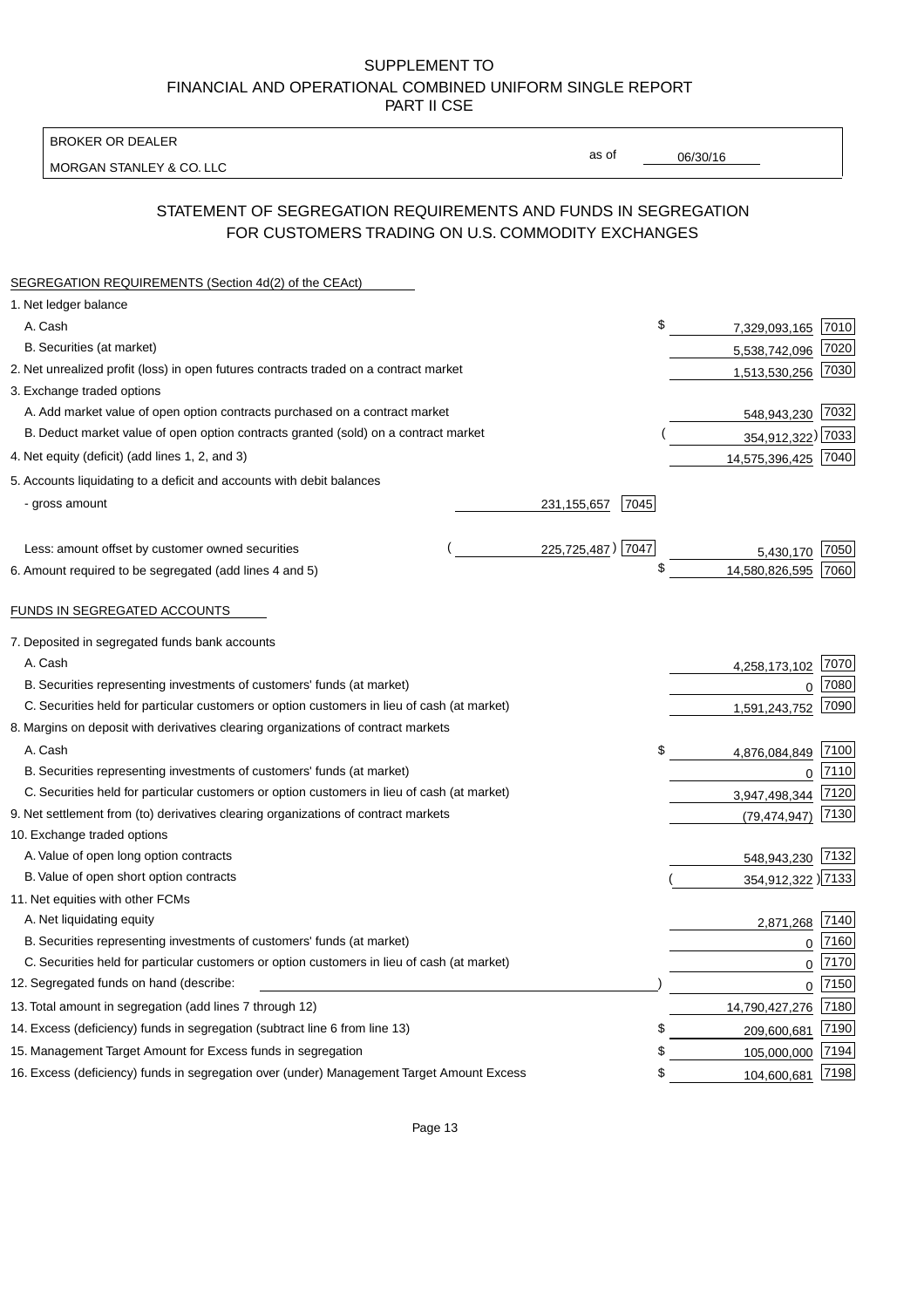| <b>BROKER OR DEALER</b>                                                              | as of                                                                                                    |           |
|--------------------------------------------------------------------------------------|----------------------------------------------------------------------------------------------------------|-----------|
| MORGAN STANLEY & CO. LLC                                                             | 06/30/16                                                                                                 |           |
|                                                                                      | STATEMENT OF SEGREGATION REQUIREMENTS AND FUNDS IN SEGREGATION<br>FOR CUSTOMERS' DEALER OPTIONS ACCOUNTS |           |
| 1. Amount required to be segregated in accordance<br>with Commission regulation 32.6 | \$                                                                                                       | 7200      |
| 2. Funds in segregated accounts                                                      |                                                                                                          |           |
| A. Cash                                                                              | \$<br> 7210 <br>$\Omega$                                                                                 |           |
| B. Securities (at market)<br>C. Total                                                | 7220<br>$\Omega$                                                                                         | 7230<br>∩ |
| 3. Excess (deficiency) funds in segregation                                          |                                                                                                          |           |
| (subtract line 2.C from line 1)                                                      |                                                                                                          | 0 7240    |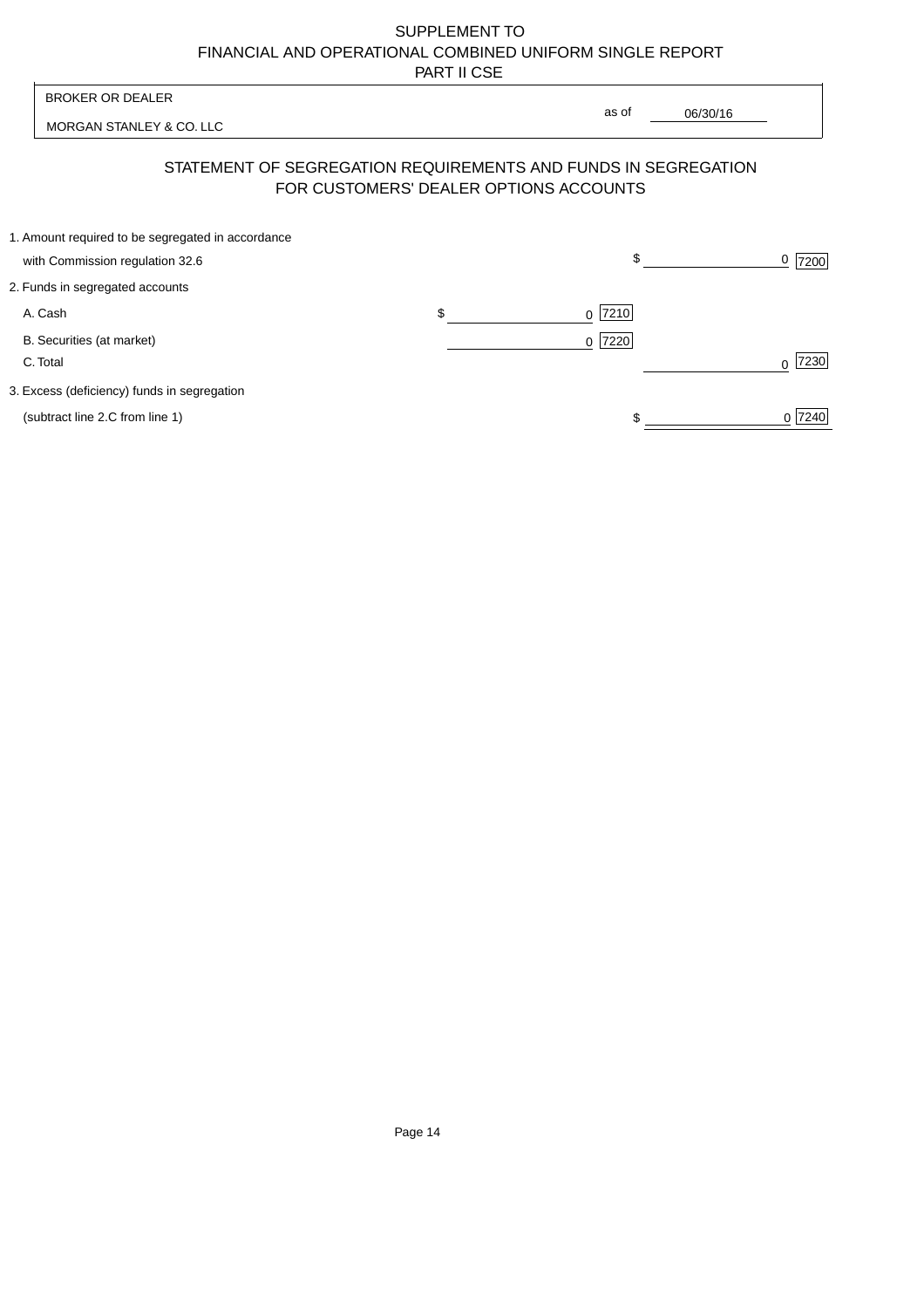PART II CSE

| <b>BROKER OR DEALER</b>  |       |          |
|--------------------------|-------|----------|
| MORGAN STANLEY & CO. LLC | as of | 06/30/16 |
|                          |       |          |

### STATEMENT OF SECURED AMOUNTS AND FUNDS HELD IN SEPARATE ACCOUNTS PURSUANT TO COMMISSION REGULATION 30.7

#### FOREIGN FUTURES AND FOREIGN OPTIONS SECURED AMOUNTS

| \$<br>0             | 7305 |
|---------------------|------|
|                     |      |
| \$<br>2,360,839,135 | 7315 |
| 1,530,973,000       | 7317 |
| 86,874,613          | 7325 |
|                     |      |
| 28,444,032          | 7335 |
| (15, 797, 573)      | 7337 |
| \$<br>3,991,333,207 | 7345 |
|                     |      |
|                     |      |
| 1,421,837           | 7354 |
| \$<br>3,992,755,044 | 7355 |
| \$<br>3,992,755,044 | 7360 |
| 68,808,375) 7352    |      |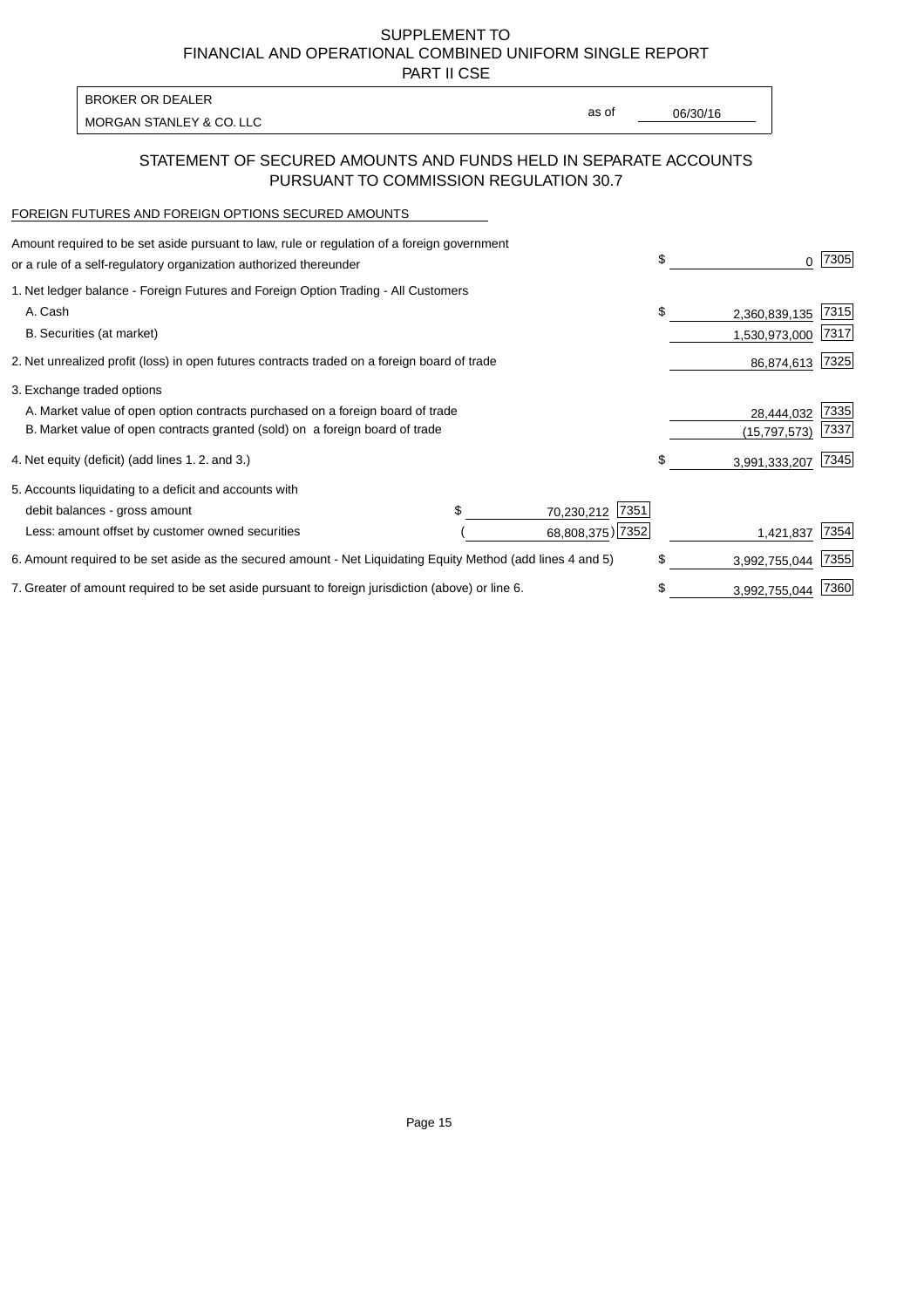BROKER OR DEALER

MORGAN STANLEY & CO. LLC

06/30/16

as of

# STATEMENT OF SECURED AMOUNTS AND FUNDS HELD IN SEPARATE ACCOUNTS PURSUANT TO COMMISSION REGULATION 30.7

#### FUNDS DEPOSITED IN SEPARATE REGULATION 30.7 ACCOUNTS

| 1. Cash in banks                                                                       |                                  |                          |
|----------------------------------------------------------------------------------------|----------------------------------|--------------------------|
| A. Banks located in the United States                                                  | \$<br>403,525,636 7500           |                          |
| B. Other banks qualified under Regulation 30.7                                         |                                  |                          |
| 7510<br>Name(s):<br>0                                                                  | 506,764,990 7520 \$              | 910,290,626 7530         |
| 2. Securities                                                                          |                                  |                          |
| A. In safekeeping with banks located in the United States                              | \$<br>382,961,604 7540           |                          |
| B. In safekeeping with other banks qualified under Regulation 30.7                     |                                  |                          |
| 7550<br>Name(s):<br>0                                                                  | $0$   $7560$                     | 382,961,604 7570         |
| 3. Equities with registered futures commission merchants                               |                                  |                          |
| A. Cash                                                                                | \$<br>$0$ 7580                   |                          |
| <b>B.</b> Securities                                                                   | $0$ 7590                         |                          |
| C. Unrealized gain (loss) on open futures contracts                                    | $0$ 7600                         |                          |
| D. Value of long option contracts                                                      | $0$ 7610                         |                          |
| E. Value of short option contracts                                                     | $0)$ 7615                        | 0 7620                   |
| 4. Amounts held by clearing organizations of foreign boards of trade                   |                                  |                          |
| 7630<br>Name(s):                                                                       |                                  |                          |
| A. Cash                                                                                | \$<br>$0$ 7640                   |                          |
| <b>B.</b> Securities                                                                   | $0$ 7650                         |                          |
| C. Amount due to (from) clearing organizations - daily variation                       | $0$ 7660                         |                          |
| D. Value of long option contracts                                                      | $0$ 7670                         |                          |
| E. Value of short option contracts                                                     | $_0$ ) 7675                      | 0 7680                   |
| 5. Amounts held by members of foreign boards of trade                                  |                                  |                          |
| 7690<br>Name(s):<br>0                                                                  |                                  |                          |
| A. Cash                                                                                | \$<br>1,702,683,843 7700         |                          |
| <b>B.</b> Securities                                                                   | 1,148,011,396 7710               |                          |
| C. Unrealized gain (loss) on open futures contracts                                    | 86,875,250 7720                  |                          |
| D. Value of long option contracts                                                      | 28,444,032 7730                  |                          |
| E. Value of short option contracts                                                     | $(15,797,573)$ <sup>)</sup> 7735 | 2,950,216,948 7740       |
| 6. Amounts with other depositories designated by a foreign board of trade              |                                  |                          |
| 7750<br>Name(s):<br>0                                                                  |                                  | 0 7760                   |
|                                                                                        |                                  | 0 7765                   |
| 8. Total funds in separate section 30.7 accounts                                       |                                  | \$<br>4,243,469,178 7770 |
| 9. Excess (deficiency) set Aside Funds for Secured Amount (subtract Line 7 Secured     |                                  |                          |
| Statement page 15 from Line 8)                                                         |                                  | \$<br>250,714,134 7380   |
| 10. Management Target Amount for Excess funds in separate section 30.7 accounts        |                                  | \$<br>105,000,000 7780   |
| 11. Excess (deficiency) funds in separate 30.7 accounts over (under) Management Target |                                  | \$<br>145,714,134 7785   |